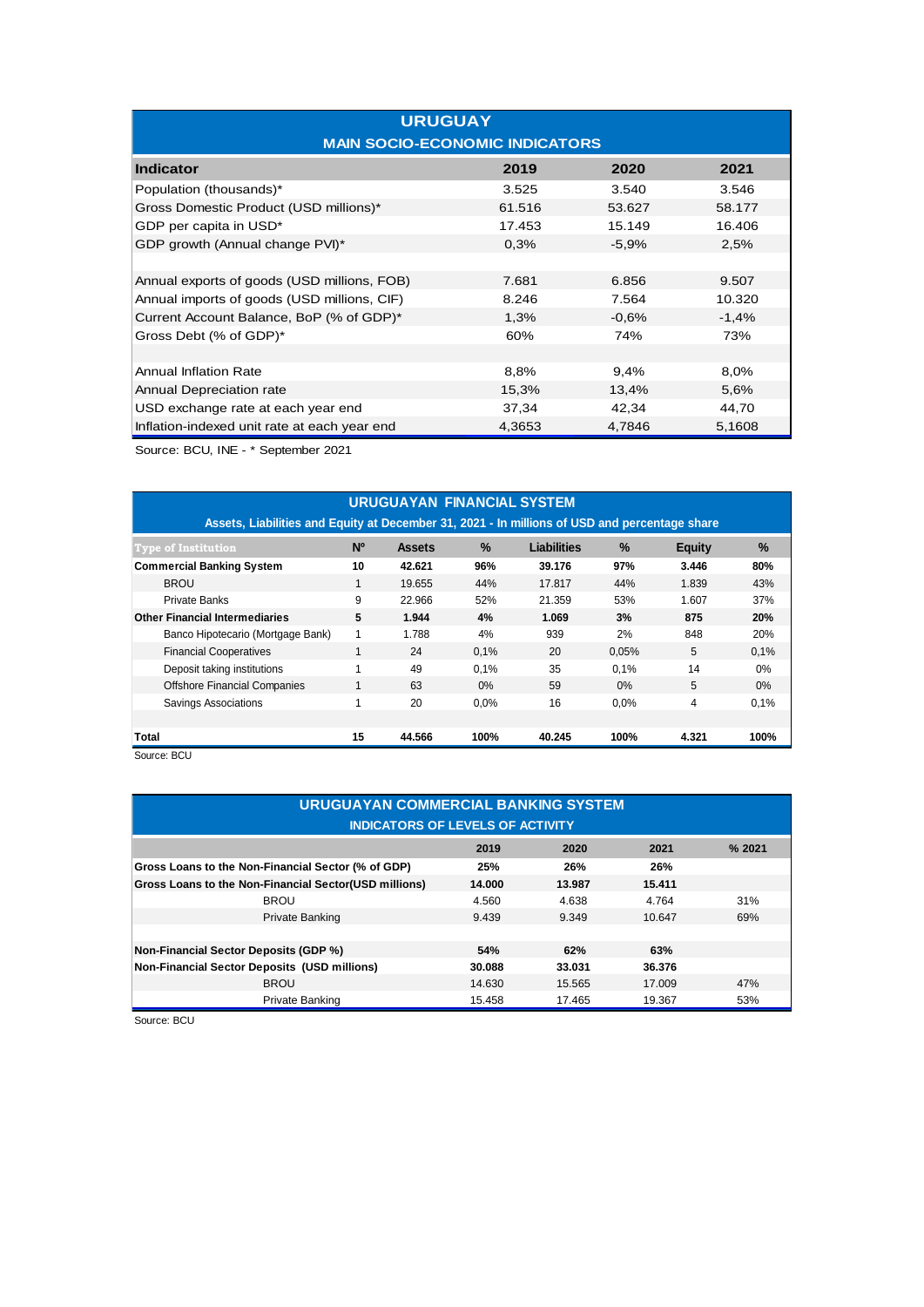| <b>BANCO DE LA REPÚBLICA ORIENTAL DEL URUGUAY</b><br><b>BALANCE SHEET - ASSETS</b><br><b>USD millions</b> |                                                        |        |        |            |              |          |  |  |
|-----------------------------------------------------------------------------------------------------------|--------------------------------------------------------|--------|--------|------------|--------------|----------|--|--|
| Breakdown by currency, 2021<br>2019<br>2021<br>2020                                                       |                                                        |        |        |            |              |          |  |  |
|                                                                                                           |                                                        |        |        | <b>UYU</b> | I.U.         | For. Ex. |  |  |
| Cash on hand                                                                                              | 508                                                    | 508    | 514    | 291        | 0            | 223      |  |  |
| <b>Financial Placements</b>                                                                               | 11.942                                                 | 12.848 | 14.079 | 1.650      | 398          | 12.032   |  |  |
| Loans to the Banking Sector                                                                               | 0                                                      | 0      | 0      | 0          | 0            | 0        |  |  |
| Loans to the Non-Banking Sector                                                                           | 4.165                                                  | 4.277  | 4.401  | 993        | 1.663        | 1.745    |  |  |
| Retail Banking                                                                                            | 2.065                                                  | 1.996  | 2.137  | 901        | 1.221        | 15       |  |  |
| Corporative Division                                                                                      | 2.489                                                  | 2.641  | 2.621  | 183        | 584          | 1.854    |  |  |
| Others(1)                                                                                                 | 6                                                      | 1      | 5      | $\Omega$   | $\Omega$     | 5        |  |  |
| Provisions for bad debts                                                                                  | $-396$                                                 | $-362$ | $-363$ | $-92$      | $-141$       | $-129$   |  |  |
| <b>Assets</b>                                                                                             | 191                                                    | 166    | 197    | 193        | $\mathbf{0}$ | 4        |  |  |
| Investments                                                                                               | 149                                                    | 158    | 155    | 103        | $\mathbf{0}$ | 52       |  |  |
| <b>Other Assets</b>                                                                                       | 390                                                    | 381    | 309    | 218        | 12           | 80       |  |  |
| <b>Total Assets</b>                                                                                       | 14.136<br>17.344<br>18.338<br>19.655<br>3.447<br>2.073 |        |        |            |              |          |  |  |

Source: BROU

| <b>BANCO DE LA REPÚBLICA ORIENTAL DEL URUGUAY</b><br><b>BALANCE SHEET - LIABILITIES</b><br>In millions of USD dollars |        |        |        |            |          |          |  |
|-----------------------------------------------------------------------------------------------------------------------|--------|--------|--------|------------|----------|----------|--|
| Breakdown by currency, 2021<br><b>LIABILITIES</b><br>2019<br>2021<br>2020                                             |        |        |        |            |          |          |  |
|                                                                                                                       |        |        |        | <b>UYU</b> | I.U.     | For. Ex. |  |
| <b>Deposits</b>                                                                                                       | 14.651 | 15.586 | 17.077 | 3.795      | 591      | 12.691   |  |
| <b>Private Sector</b>                                                                                                 | 12.697 | 13.716 | 14.909 | 2.902      | 443      | 11.564   |  |
| Foreign Sector                                                                                                        | 541    | 590    | 600    | 10         | 1        | 589      |  |
| <b>Public Sector</b>                                                                                                  | 1.392  | 1.259  | 1.500  | 848        | 146      | 506      |  |
| <b>Banking Sector</b>                                                                                                 | 21     | 20     | 68     | 35         | $\Omega$ | 33       |  |
| <b>Sundry Liabilities</b>                                                                                             | 342    | 370    | 325    | 4          | $\bf{0}$ | 322      |  |
| <b>Other Liabilities</b>                                                                                              | 428    | 472    | 414    | 318        | 6        | 90       |  |
| <b>Total Liabilities</b>                                                                                              | 15.420 | 16.427 | 17.817 | 4.117      | 596      | 13.103   |  |
| <b>Equity</b>                                                                                                         | 1.924  | 1.911  | 1.839  | -670       | 1.476    | 1.032    |  |

Source: BROU

| <b>BANCO DE LA REPÚBLICA ORIENTAL DEL URUGUAY</b><br><b>INCOME STATEMENT</b><br>$\text{USD}$ millions <sup>(1)</sup> |        |        |        |  |  |  |
|----------------------------------------------------------------------------------------------------------------------|--------|--------|--------|--|--|--|
| <b>Income Statement</b>                                                                                              | 2019   | 2020   | 2021   |  |  |  |
| <b>Gross Financial Margin</b>                                                                                        | 803    | 695    | 672    |  |  |  |
| Provisions for bad debts                                                                                             | $-122$ | $-70$  | $-10$  |  |  |  |
| <b>Net Financial Margin</b>                                                                                          | 681    | 625    | 662    |  |  |  |
| Net revenues for Services                                                                                            | 154    | 144    | 151    |  |  |  |
| <b>Gross Profit</b>                                                                                                  | 834    | 769    | 813    |  |  |  |
| <b>Operating Costs</b>                                                                                               | $-424$ | $-372$ | $-373$ |  |  |  |
| <b>Others Results</b>                                                                                                | $-30$  | $-26$  | $-27$  |  |  |  |
| <b>Operating result</b>                                                                                              | 380    | 371    | 414    |  |  |  |
| Currency translation difference from valuation                                                                       | 239    | 261    | 163    |  |  |  |
| Other Tax, Income and adjustments                                                                                    | $-48$  | $-50$  | -49    |  |  |  |
| <b>Results before Income Tax</b>                                                                                     | 571    | 582    | 528    |  |  |  |
| Income Tax                                                                                                           | -99    | -82    | -137   |  |  |  |
| Income for the year                                                                                                  | 472    | 500    | 391    |  |  |  |

(1) Average exchange rate per year: 2019: USD 1 = UYU 35,25 / 2020: USD 1 = UYU 42,015 / 2021: USD 1 = UYU 43,55 Source: BCU